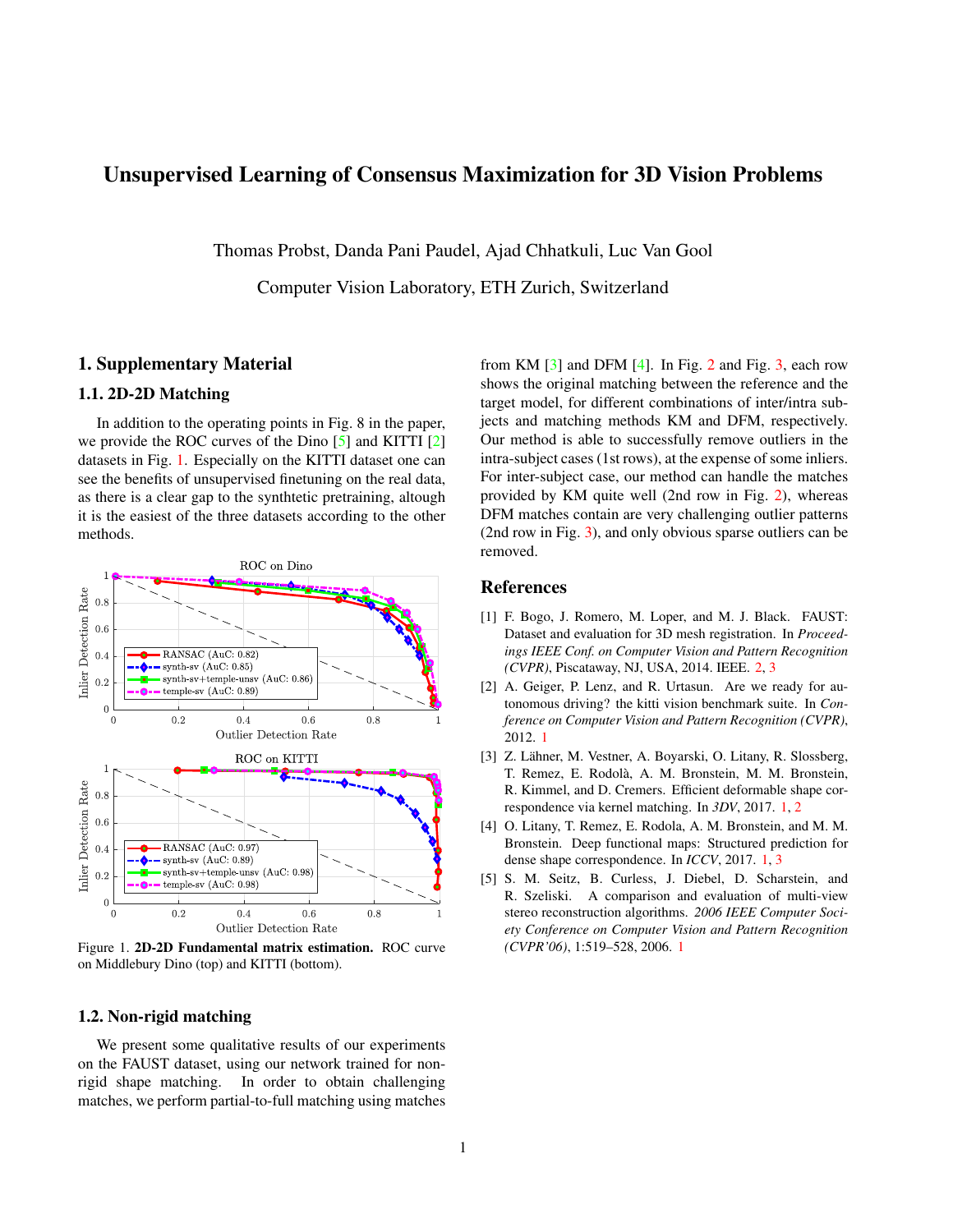<span id="page-1-1"></span>

<span id="page-1-0"></span>Figure 2. Non-rigid matching on FAUST [\[1\]](#page-0-6) using KM [\[3\]](#page-0-3). Each row shows the original matching between the reference and the target model, followed by the matches filtered by our network with color-coded correspondences. The top row shows an example for intra-subject, the bottom row inter-subject matching.